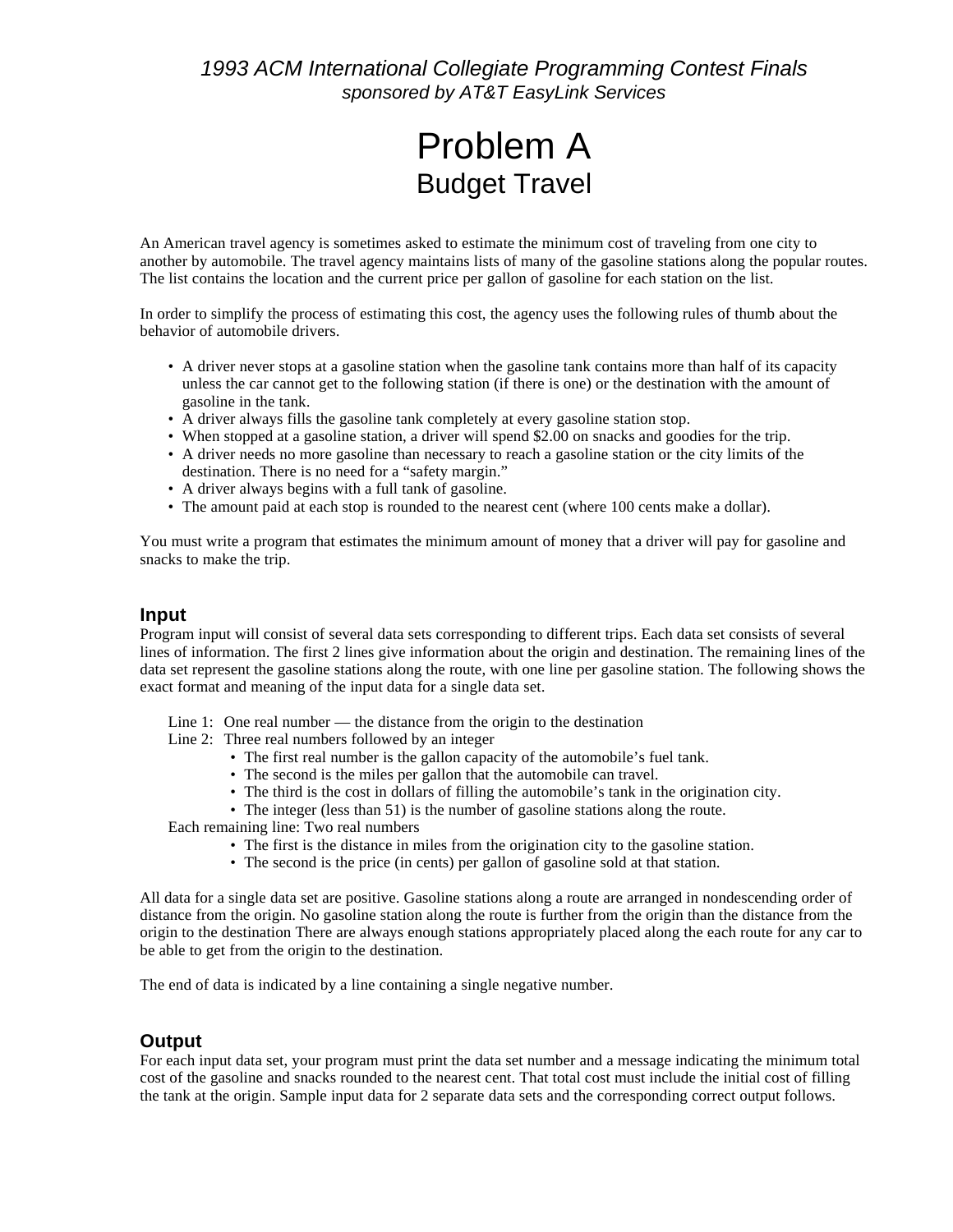475.6 Data Set #1<br>11.9 27.4 14.98 6 minimum co 102.0 99.9 Data Set #2 256.3 147.9 275.0 102.9 277.6 112.9 381.8 100.9 516.3 15.7 22.1 20.87 3 125.4 125.9 297.9 112.9 345.2 99.9 -1

# **Sample Input**<br>475.6 **Output for the Sample Input**<br>Data Set #1

11.9 27.4 14.98 6 minimum cost = \$27.31<br>102.0 99.9 Data Set #2 minimum cost = \$38.09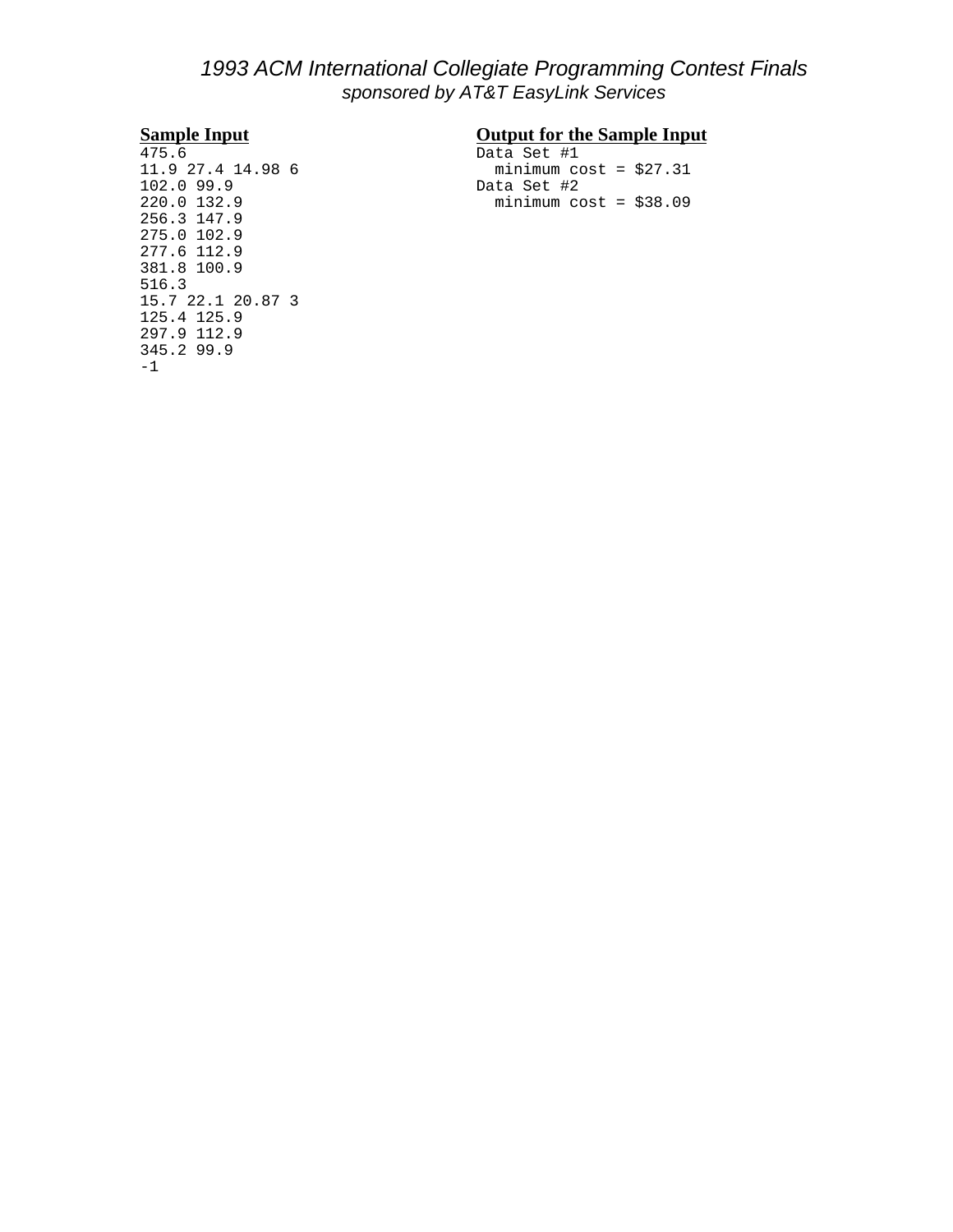# Problem B Classifying Lots in a Subdivision

A subdivision consists of plots of land with each plot having a polygonal boundary. A surveyor has surveyed the plots, and has given the location of all boundary lines. That is the only information available, however, and more information is desired about the plots in the subdivision. Specifically, planners wish to classify the lots by the number of boundary line segments  $(B=3,4,5,...)$  on the perimeter of the lots.

Write a program that will take as input the surveyor's data and produce as output the desired information about the nature of the lots in the subdivision.

#### **Input**

The input file consists of several data sets. Each data set begins with a line containing the number of line segments  $(4 \cdot N \cdot 200)$  in the survey. The following *N* lines each contain four integers representing the Cartesian  $(x, y)$ coordinate pairs for the *N* points of a boundary line segment. The input file is terminated with a 0.

#### **Output**

For each data set, provide output listing the number of lots in each classification of boundary line segment counts (*B*=3,4,5,…). Do not include in your output those cases in which the classification has no members. The output for each data set will begin with a line containing an appropriately labeled data set number. Output for successive data sets will be separated by a blank line.

#### *Assumptions:*

- *1. Each data set corresponds to a rectangular subdivision (as in Figures 1 and 2). The boundaries of the rectangular subdivision are parallel to the x and y axes.*
- *2. All coordinates in the input file are positive integers in the range 1 to 10000.*
- *3. Boundary line segments in the input file do not extend past corners of lots. For example, in Figure 1 the surveyor must survey from the point (10,41) to (15,41) and from (15,41) to (20,41) rather than surveying the entire line (10,41) to (20,41).*
- *4. At least one boundary line segment in each lot lies on the subdivision's bounding rectangle.*

Figures 1 and 2 show two hypothetical subdivisions. In Figure 1 there are 12 boundary line segments, and in Figure 2 there are 27. The sample input file below contains the data for these two test cases. The plot in the upper left hand corner of Figure 2 has one line running from (16,16) to (17,18) and another from (17,18) to (19,22). Thus this lot has a perimeter comprised of 5 boundary line segments, though geometrically the lot is a 4-sided region. Similarly the perimeter of the plot in the upper left hand corner of Figure 1 is comprised of 6 boundary line segments, though the lot is pentagonal in shape.

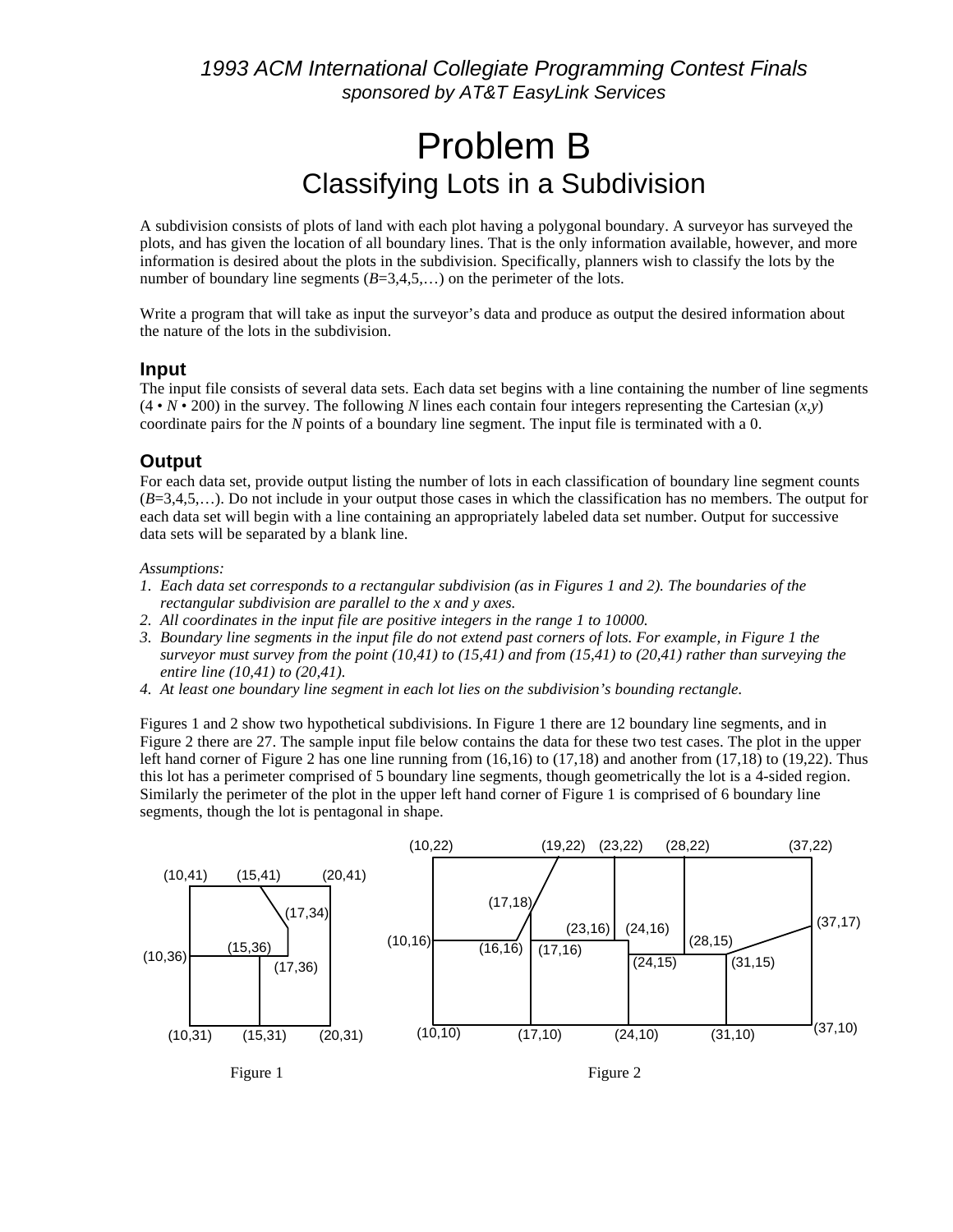#### **Sample Input**

| 12<br>10<br>15<br>10<br>15<br>10<br>15<br>- 10 10 5 7 5 0 7 10 9 3 3 4 5 7 7 9 9 3 3                                                                    | 41<br>41<br>366134343434<br>$\overline{36}$<br>41                                   | 15<br>20<br>1175000775<br>20                                                                               | 41<br>41<br>33333346133333<br>31                                                    |
|---------------------------------------------------------------------------------------------------------------------------------------------------------|-------------------------------------------------------------------------------------|------------------------------------------------------------------------------------------------------------|-------------------------------------------------------------------------------------|
| 28<br>10<br>17<br>23<br>24<br>28<br>10<br>17<br>24<br>31<br>10<br>10<br>17<br>17<br>24<br>24<br>23<br>--<br>28<br>31<br>37<br>37<br>16<br>17<br>31<br>0 | 22<br>22<br>22<br>$^{22}$<br>1665550002686655221<br>22<br>.<br>17<br>16<br>18<br>15 | 19<br>23<br>28<br>$\frac{37}{1}$<br>16<br>23<br>24<br>28<br>3174170077443381<br>37<br>37<br>17<br>19<br>37 | 22<br>22<br>22<br>2166655000060060061006000610060065007008<br>$\overline{22}$<br>17 |

### **Output for the Sample Input**

Case 1 Number of lots with perimeter consisting of 4 surveyor's lines = 1 Number of lots with perimeter consisting of 6 surveyor's lines = 1 Number of lots with perimeter consisting of 7 surveyor's lines = 1 Total number of  $\log = 3$ 

Case 2 Number of lots with perimeter consisting of 4 surveyor's lines = 1 Number of lots with perimeter consisting of 5 surveyor's lines = 4 Number of lots with perimeter consisting of 6 surveyor's lines = 3 Total number of  $\log 5 = 8$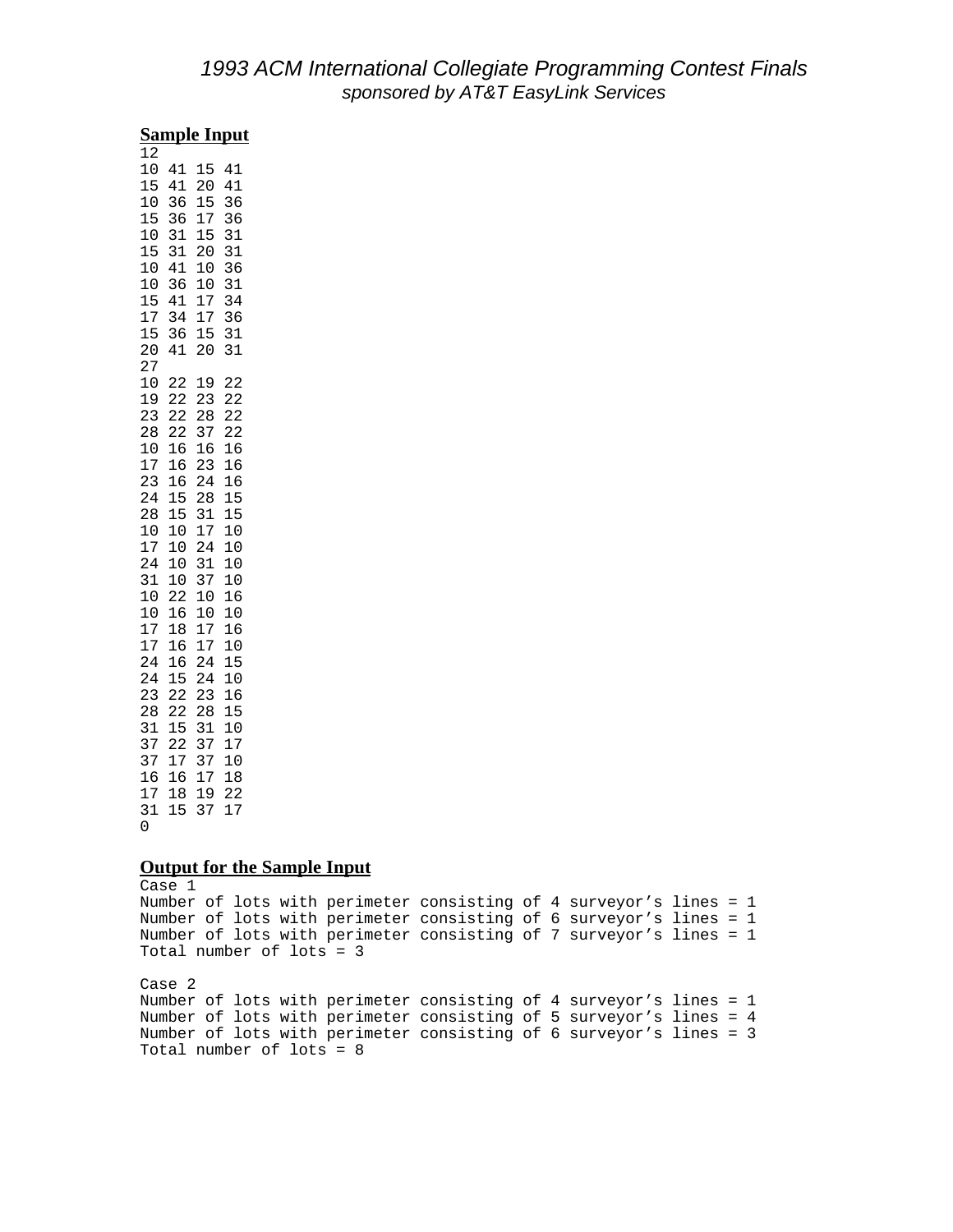# Problem C Kissin' Cousins

The Oxford English Dictionary defines *cousin* as follows:

**cous'in** (ku• zn), n. (Also *first cousin*) child of one's uncle or aunt; *my second (third…) cousin,* my parent's first (second*…*) cousin's child; *my first cousin once (twice…) removed,* my first cousin's child (grandchild…), also my parent's (grandparent's…) first cousin.

Put more precisely, any two persons whose closest common ancestor is (*m*+1) generations away from one person and (*m*+1)+*n* generations away from the other are *m*th cousins *n*ce removed. Normally, *m* • 1 and *n* • 0, but being used to computers counting from 0, in this problem we require  $m \cdot 0$  and  $n \cdot 0$ . This extends the normal definition so that siblings are zeroth cousins. We write such a relationship as cousin-*m*-*n*.

If one of the persons is an ancestor of the other,  $p$  generations away where  $p \cdot 1$ , they have a relationship descendant-*p*.

A relationship cousin- $m_1 - n_1$  is *closer* than a relationship cousin- $m_2 - n_2$  if  $m_1 < m_2$  or  $(m_1 = m_2$  and  $n_1 < n_2)$ . A relationship descendant*-p<sub>1</sub>* is *closer than a relationship descendant-p<sub>2</sub> if*  $p_1$ *<*  $p_2$ *. A descendant-* $p$ relationship is always closer than a cousin-*m*-*n* relationship.

Write a program that accepts definitions of simple relationships between individuals and displays the closest cousin or descendant relationship, if any, which exists between arbitrary pairs of individuals.

#### **Input**

Each line in the input begins with one of the characters '#', 'R', 'F' or 'E'.

'#' lines are comments. Ignore them.

'R' lines direct your program to record a relationship between two different individuals. The first 5 characters following the 'R' constitute the name of the first person; the next 5 characters constitute the name of the second. Case is significant. Following the names, possibly separated from them by blanks, is a non-negative integer, *k*, defining the relationship. If  $k$  is 0, then the named individuals are siblings. If  $k$  is 1, then the first named person is a child of the second. If *k* is 2, then the first named person is a grandchild of the second, and so forth. Ignore anything on the line following the integer.

'F' lines are queries; your program is to find the closest relationship, if any, which exists between the two different persons whose 5 character names follow the 'F'. Ignore anything on the line following the second name. A query should be answered only with regard to 'R' lines which precede the query in the input.

There will be one 'E' line to mark the end of the input data. Ignore anything on or after the 'E' line.

#### **Output**

For each 'F' line, your program is to report the closest relationship that exists between the two persons named aaaaa and bbbbb in one of the following formats:

aaaaa and bbbbb are descendant-*p*.

aaaaa and bbbbb are cousin-*m*-*n*.

with *m*, *n* and *p* replaced by integers calculated as defined above. If no relationship exists between the pair, your program is to output the following:

aaaaa and bbbbb are not related.

*Assumption: A person is not an ancestor of himself/herself.*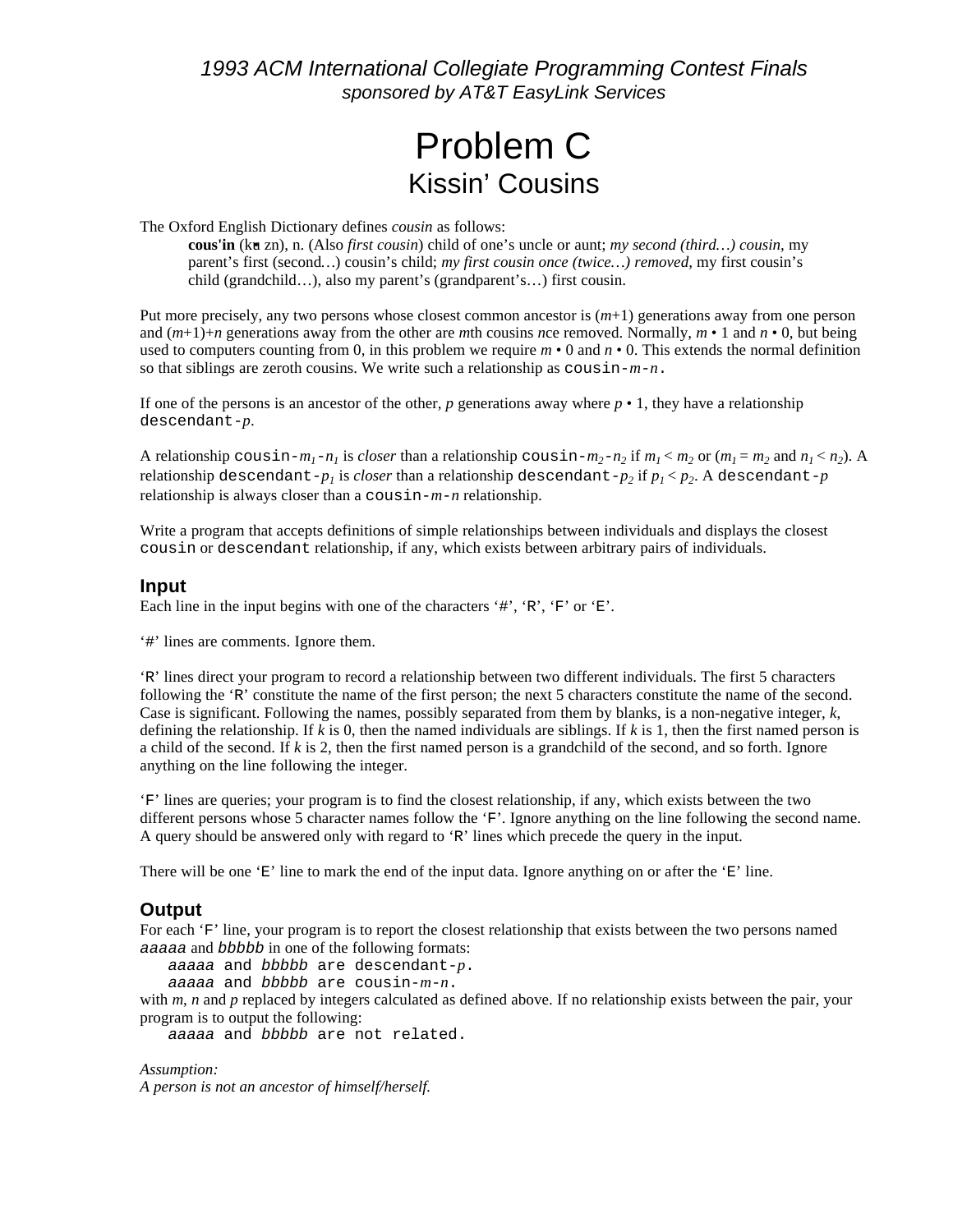# **Sample Input**

| # A Comment! |                    |  |  |  |                               |  |
|--------------|--------------------|--|--|--|-------------------------------|--|
|              |                    |  |  |  | RFred Joe 1 Fred is Joe's son |  |
| RFran Fred 2 |                    |  |  |  |                               |  |
| RJake Fred 1 |                    |  |  |  |                               |  |
| RBill Joe 1  |                    |  |  |  |                               |  |
| RBill Sue 1  |                    |  |  |  |                               |  |
| RJean Sue 1  |                    |  |  |  |                               |  |
| RJean Don 1  |                    |  |  |  |                               |  |
| RPhil Jean 3 |                    |  |  |  |                               |  |
| RStan Jean 1 |                    |  |  |  |                               |  |
| RJohn Jean 1 |                    |  |  |  |                               |  |
| RMary Don 1  |                    |  |  |  |                               |  |
| RSusanMary 4 |                    |  |  |  |                               |  |
| RPeg Mary 2  |                    |  |  |  |                               |  |
| FFred Joe    |                    |  |  |  |                               |  |
| FJean Jake   |                    |  |  |  |                               |  |
| FPhil Bill   |                    |  |  |  |                               |  |
| FPhil Susan  |                    |  |  |  |                               |  |
| FJake Bill   |                    |  |  |  |                               |  |
| FDon Sue     |                    |  |  |  |                               |  |
| FStan John   |                    |  |  |  |                               |  |
| FPeg John    |                    |  |  |  |                               |  |
| FJean Susan  |                    |  |  |  |                               |  |
| FFran Peq    |                    |  |  |  |                               |  |
| FJohn Avram  |                    |  |  |  |                               |  |
|              | RAvramStan<br>- 99 |  |  |  |                               |  |
| FJohn Avram  |                    |  |  |  |                               |  |
| FAvramPhil   |                    |  |  |  |                               |  |
| F.           |                    |  |  |  |                               |  |

# **Output for the Sample Input**

| Fred |           | and Joe are descendant-1.       |
|------|-----------|---------------------------------|
| Jean | and Jake  | are not related.                |
| Phil | and Bill  | are cousin-0-3.                 |
| Phil | and Susan | are cousin-3-1.                 |
| Jake | and Bill  | are cousin-0-1.                 |
| Don  |           | and Sue are not related.        |
| Stan |           | and John are cousin-0-0.        |
|      |           | Peq and John are cousin-1-1.    |
|      |           | Jean and Susan are cousin-0-4.  |
| Fran |           | and Peq are not related.        |
|      |           | John and Avram are not related. |
|      |           | John and Avram are cousin-0-99. |
|      |           | Avram and Phil are cousin-2-97. |

# **Diagram of the Sample Input**

| Don<br>Sue<br>Joe<br>Mary<br>Bill<br>Fred<br>Jean<br>John<br>Jake<br>Stan<br>Peg<br>Fran<br>Phil<br>Susan |
|-----------------------------------------------------------------------------------------------------------|
| Avram                                                                                                     |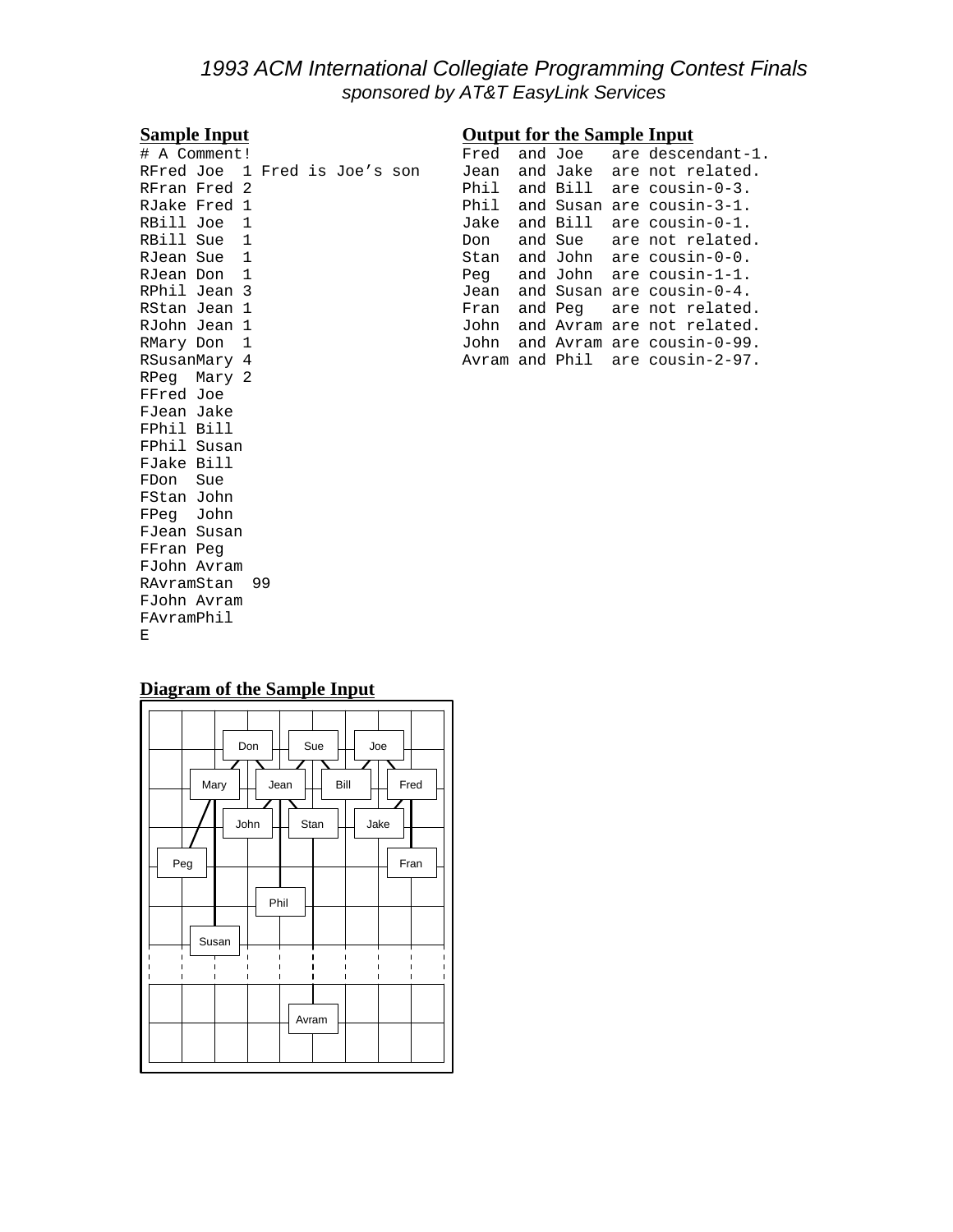# Problem D **Golygons**

Imagine a country whose cities have all their streets laid out in a regular grid. Now suppose that a tourist with an obsession for geometry is planning expeditions to several such cities. Starting each expedition from the central cross-roads of a city, the intersection labelled (0,0), our mathematical visitor wants to set off north, south, east or west, travel one block, and view the sights at the intersection  $(0,1)$  after going north,  $(0,-1)$  after going south,  $(1,0)$ after going east or (-1,0) after going west. Feeling ever more enthused by the regularity of the city, our mathematician would like to walk a longer segment before stopping next, going two blocks. What's more, our visitor doesn't want to carry on in the same direction as before, nor wishes to double back, so will make a 90° turn either left or right. The next segment should be three blocks, again followed by a right-angle turn, then four, five, and so on with ever-increasing lengths until finally, at the end of the day, our weary traveller returns to the starting point, (0,0).

The possibly self-intersecting figure described by these geometrical travels is called a golygon.

Unfortunately, our traveller will making these visits in the height of summer when road works will disrupt the stark regularity of the cities' grids. At some intersections there will be impassable obstructions. Luckily, however, the country's limited budget means there will never be more than 50 road works blocking the streets of any particular city. In an attempt to gain accountability to its citizens, the city publishes the plans of road works in advance. Our mathematician has obtained a copy of these plans and will ensure that no golygonal trips get mired in molten tar.

Write a program that constructs all possible golygons for a city.

#### **Input**

Since our tourist wants to visit several cities, the input file will begin with a line containing an integer specifying the number of cities to be visited.

For each city there will follow a line containing a positive integer not greater than 20 indicating the length of the longest edge of the golygon. That will be the length of the last edge which returns the traveler to (0,0). Following this on a new line will be an integer from 0 to 50 inclusive which indicates how many intersections are blocked. Then there will be this many pairs of integers, one pair per line, each pair indicating the *x* and *y* coordinates of one blockage.

#### **Output**

For each city in the input, construct all possible golygons. Each golygon must be represented by a sequence of characters from the set  $\{n, s, e, w\}$  on a line of its own. Following the list of golygons should be a line indicating how many solutions were found. This line should be formatted as shown in the example output. A blank line should appear following the output for each city. Sample input and output are below.

#### **Sample Input**

# **Output for the Sample Input** wsenenws Found 1 golygon(s). Found 0 golygon(s).



**Diagram of the 1st City**

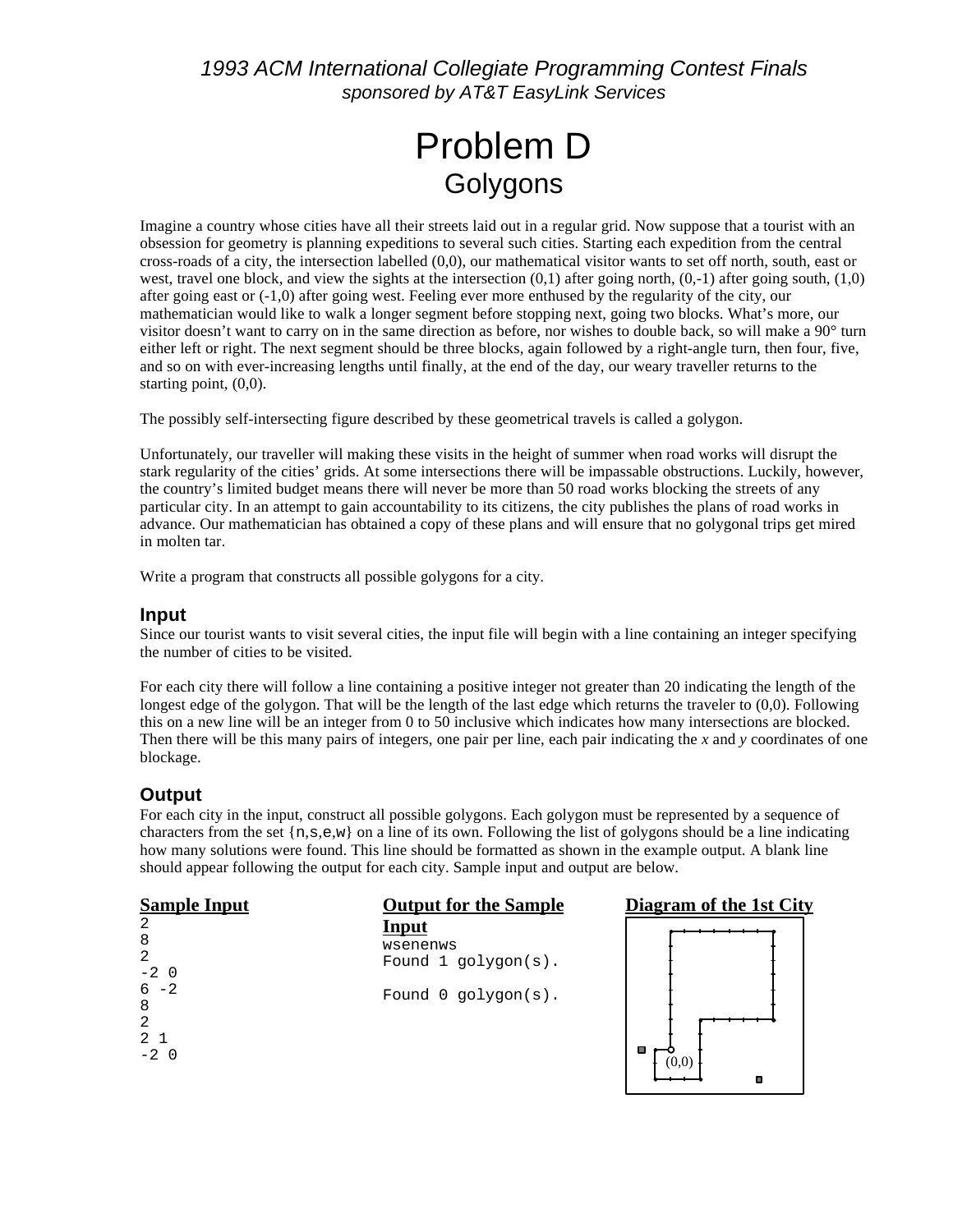# Problem E MIDI Preprocessing

MIDI (Musical Instrument Digital Interface) is a standard for communication involving computers and synthesized music instruments. Part of the standard defines commands, which when transmitted to a synthesizer, begin and end the sounding of a particular note. In this problem we will consider processing simple MIDI "programs." In the following example, three simultaneous notes (a chord, with note numbers 60, 70 and 80) are played for 10 time units immediately followed by a single note (number 62) for 2 time units.

Much existing music cannot be directly translated to this program form. Sometimes a note is already "on" when the written music indicates that it is to be sounded again. For example:

> 0 ON 60 10 ON 60 12 OFF 60 20 OFF 60

A synthesizer will interpret this program to sound note 60 for 12 time units, not 20 as indicated. We will not hear the separate sounding of the note at time 10, since turning on a note that is already sounding will be ignored. By analogy, consider turning a light on and off. If it's on, turning it on again is ineffective. Likewise, the first time that a light is turned off, it is off!

When a note already on is to be sounded again, the program can be "fixed" by inserting an OFF command for that note 1 time unit before the second ON command. Since there are already at least two OFF commands in such circumstances, only the last of these should be retained; the other should be eliminated from the program. The "fixed" program will cause the synthesizer to behave as if the same note had been played twice in rapid succession.

Another problem exists in programs that turn a note on and off at the same time. Depending on the ordering of the events in the program, either the note will be prematurely ended (if the OFF command appears after the ON), or the second sounding of the note will not be heard. For example:

| 0 ON 60   | $0$ ON 60   |
|-----------|-------------|
| 10 ON 60  | 10 OFF 60   |
| 10 OFF 60 | 10 ON 60    |
| 20 OFF 60 | $20$ OFF 60 |

In the example on the left, the note will be turned off at time 10. The example on the right doesn't leave the note off long enough to allow a human listener to detect the "punctuation" in the sound. In both cases the correction is the same: move the OFF command so it is executed by the synthesizer 1 time unit before the corresponding ON command.

If an OFF command inserted 1 time unit before an ON as a result of the "fix" occurs at exactly the same time as the preceding ON, the second ON and the OFF that occurs at the same time should be eliminated.

Write a program that will accept an arbitrary number of MIDI programs and "fix" them as described above.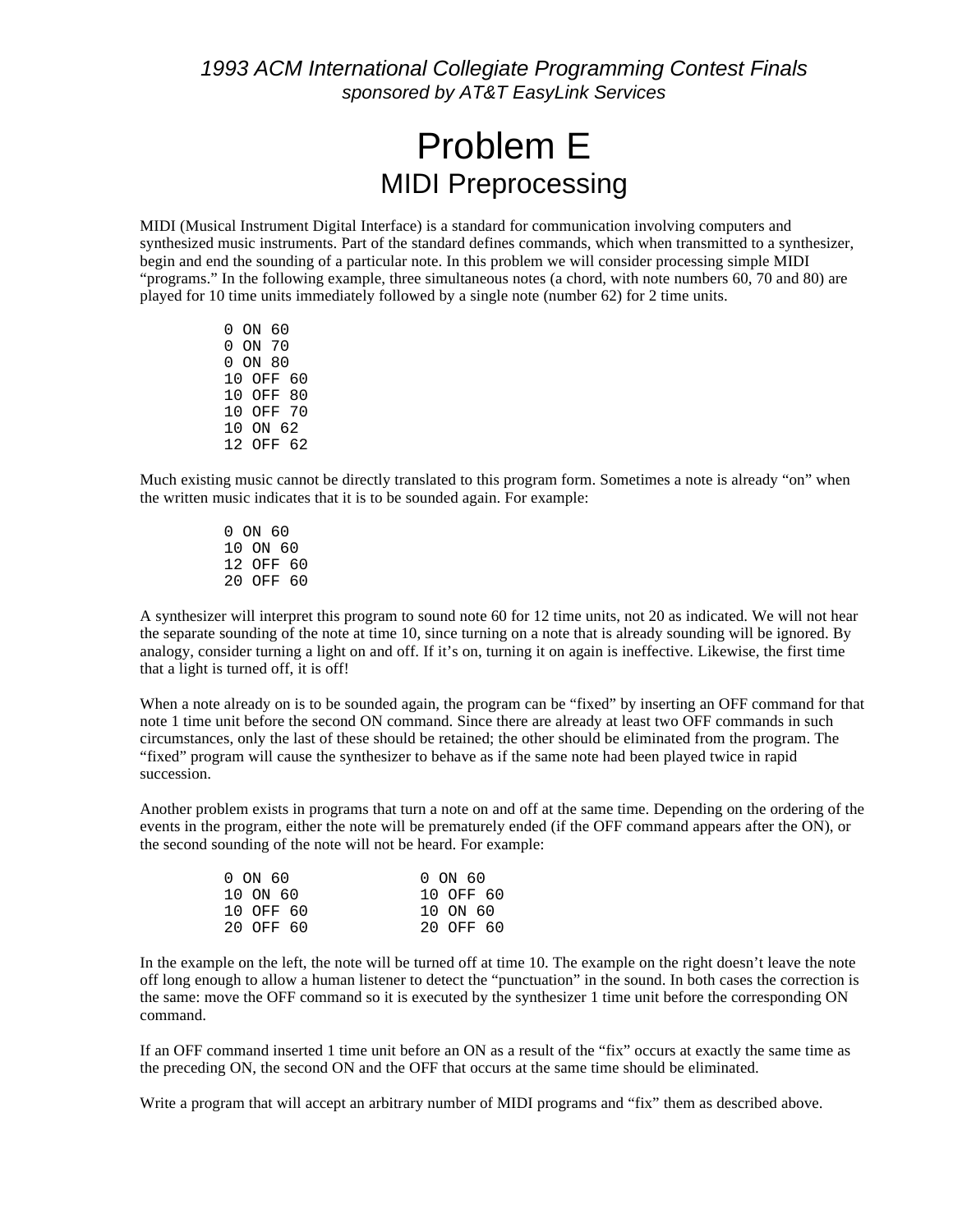#### **Input**

Each program contains an arbitrary number of lines. Each line contains, in order, the time that the command is sent to the synthesizer (a non-negative integer), a command (either ON or OFF), and a note (an integer in the range 1 to 127). These items are separated by one or more blanks. Each program except the last is terminated with a line containing only the integer -1. The last program is terminated by a line containing only the integer -2.

### **Output**

The output is to be a "fixed" MIDI program in the same format as the input.

#### *Assumptions*

- *1. The ON and OFF commands will always be in upper case letters.*
- *2. The times associated with programs are in non-decreasing order.*
- *3. All notes are initially OFF.*
- *4. If different notes are to be turned on or off simultaneously, the order in which the corresponding commands appear is unimportant.*
- *5. Each ON command will have a matching OFF command following it in the program.*

0 ON 60 0 ON 60 0 ON 60 0 ON 60 0 ON 60 0 ON 60 0 ON 60 0 ON 60 0 ON 60 0 ON 60 0 ON 60 0 ON 60 0 ON 60 0 ON 60 12 OFF 60<br>20 OFF 60  $-1$   $-1$ 0 ON 60 0 ON 60 5 ON 70 5 ON 70 10 ON 60 9 OFF 60 10 OFF 60 10 ON 60 15 OFF 70 14 OFF 70<br>15 ON 70 15 ON 70 15 ON 70 15 ON 70<br>20 OFF 60 20 OFF 61 20 OFF 60 20 OFF 60  $-1$   $-1$ 0 ON 60 0 ON 60 1 OFF 60 10 OFF 60 2  $1$  ON  $60$ 10 OFF 60 -2

# **Sample Input Conserversity Conserversity Conserversity Conserversity Conserversity Conserversity Conserversity Conserversity Conserversity Conserversity Conserversity Conserversity Conserversity**

9 OFF 60<br>10 ON 60 20 OFF 60 20 OFF 70 20 OFF 70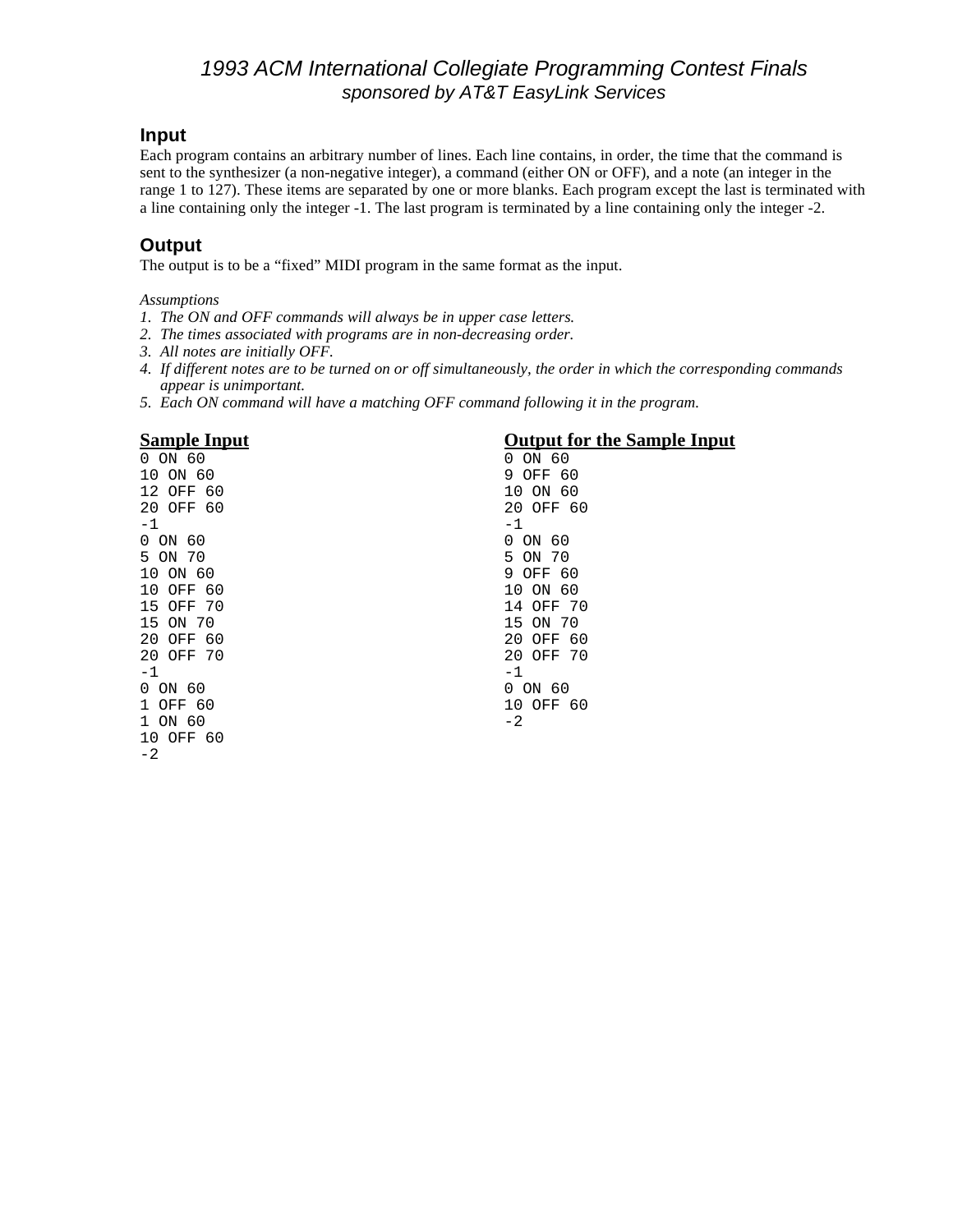# Problem F Puzzle

A children's puzzle that was popular 30 years ago consisted of a 5∞5 frame which contained 24 small squares of equal size. A unique letter of the alphabet was printed on each small square. Since there were only 24 squares within the frame, the frame also contained an empty position which was the same size as a small square. A square could be moved into that empty position if it were immediately to the right, to the left, above, or below the empty position. The object of the puzzle was to slide squares into the empty position so that the frame displayed the letters in alphabetical order.

The illustration below represents a puzzle in its original configuration and in its configuration after the following sequence of 6 moves:

- 1) The square above the empty position moves.
- 2) The square to the right of the empty position moves.
- 3) The square to the right of the empty position moves.
- 4) The square below the empty position moves.
- 5) The square below the empty position moves.
- 6) The square to the left of the empty position moves.

| Τ                       | $\mathsf{R}% _{T}$ | G              | S           | J |  |
|-------------------------|--------------------|----------------|-------------|---|--|
| $\overline{\mathsf{X}}$ | D                  | $\overline{O}$ | Κ           |   |  |
| M                       |                    | V              | L           | N |  |
| W                       | $\mathsf{P}$       | A              | B           | E |  |
| U                       | Q                  | H              | $\mathsf C$ | F |  |

| Τ       | $\mathsf{R}$ | ${\mathsf G}$ | S           | J            |  |
|---------|--------------|---------------|-------------|--------------|--|
| $\sf X$ | $\circ$      | K             | L           |              |  |
| M       | D            | V             | B           | N            |  |
| W       | $\mathsf{P}$ |               | A           | $\mathsf{E}$ |  |
| U       | Q            | H             | $\mathsf C$ | F            |  |
|         |              |               |             |              |  |

Original puzzle configuration. Puzzle configuration after the sequence of described moves.

Write a program to display resulting frames given their initial configurations and sequences of moves.

### **Input**

Input for your program consists of several puzzles. Each is described by its initial configuration and the sequence of moves on the puzzle. The first 5 lines of each puzzle description are the starting configuration. Subsequent lines give the sequence of moves.

The first line of the frame display corresponds to the top line of squares in the puzzle. The other lines follow in order. The empty position in a frame is indicated by a blank. Each display line contains exactly 5 characters, beginning with the character on the leftmost square (or a blank if the leftmost square is actually the empty frame position). The display lines will correspond to a legitimate puzzle.

The sequence of moves is represented by a sequence of *A*s, *B*s, *R*s, and *L*s to denote which square moves into the empty position. *A* denotes that the square above the empty position moves; *B* denotes that the square below the empty position moves; *L* denotes that the square to the left of the empty position moves; *R* denotes that the square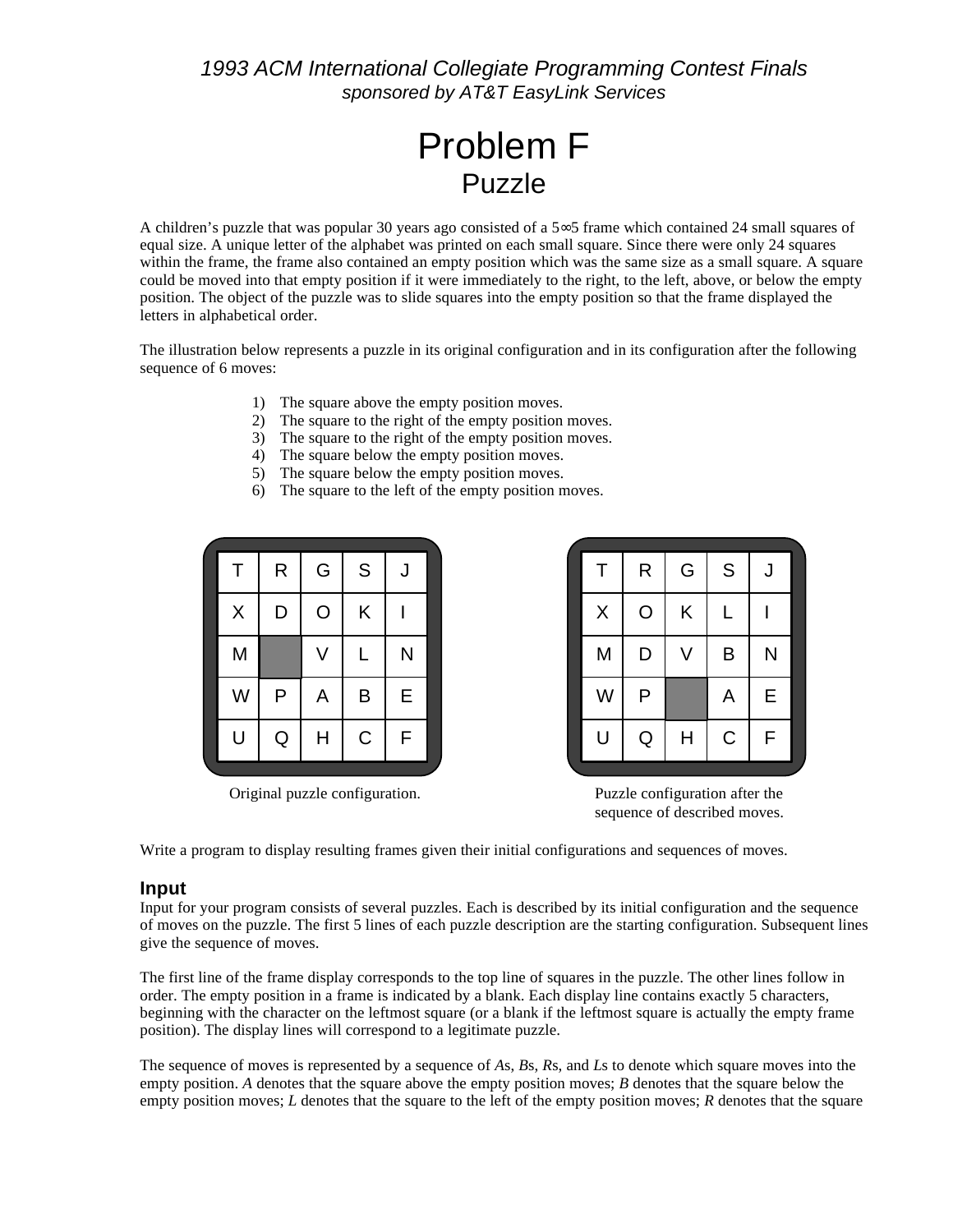to the right of the empty position moves. It is possible that there is an illegal move, even when it is represented by one of the 4 move characters. If an illegal move occurs, the puzzle is considered to have no final configuration. This sequence of moves may be spread over several lines, but it always ends in the digit 0. The end of data is denoted by the character Z.

#### **Output**

Output for each puzzle begins with an appropriately labeled number (Puzzle #1, Puzzle #2, etc.). If the puzzle has no final configuration, then a message to that effect should follow. Otherwise that final configuration should be displayed.

Format each line for a final configuration so that there is a single blank character between two adjacent letters. Treat the empty square the same as a letter. For example, if the blank is an interior position, then it will appear as a sequence of 3 blanks—one to separate it from the square to the left, one for the empty position itself, and one to separate it from the square to the right.

Separate output from different puzzle records by at least one blank line.

Sample input and the corresponding correct output are shown below. The first record corresponds to the puzzle illustrated on the other side of this page.

| <b>Sample Input</b> | <b>Output for the Sample Input</b>      |
|---------------------|-----------------------------------------|
| TRGSJ               | Puzzle #1:                              |
| XDOKI               | TRGSJ                                   |
| M VLN               | хокьт                                   |
| WPABE               | MDVBN                                   |
| UQHCF               | W P<br>ΑE                               |
| ARRBBL0             | UQHCF                                   |
| ABCDE               |                                         |
| FGHIJ               | Puzzle $#2$ :                           |
| KLMNO               | A B C D                                 |
| PQRS                | GHIE<br>F                               |
| TUVWX               | K L M N J                               |
| AAA                 | P Q R S O                               |
| LLLL0               | T U V W X                               |
| ABCDE               |                                         |
| FGHIJ               | Puzzle #3:                              |
| KLMNO               | This puzzle has no final configuration. |
| PQRS                |                                         |
| TUVWX               |                                         |
| AAAAABBRRRLL0       |                                         |
| Ζ                   |                                         |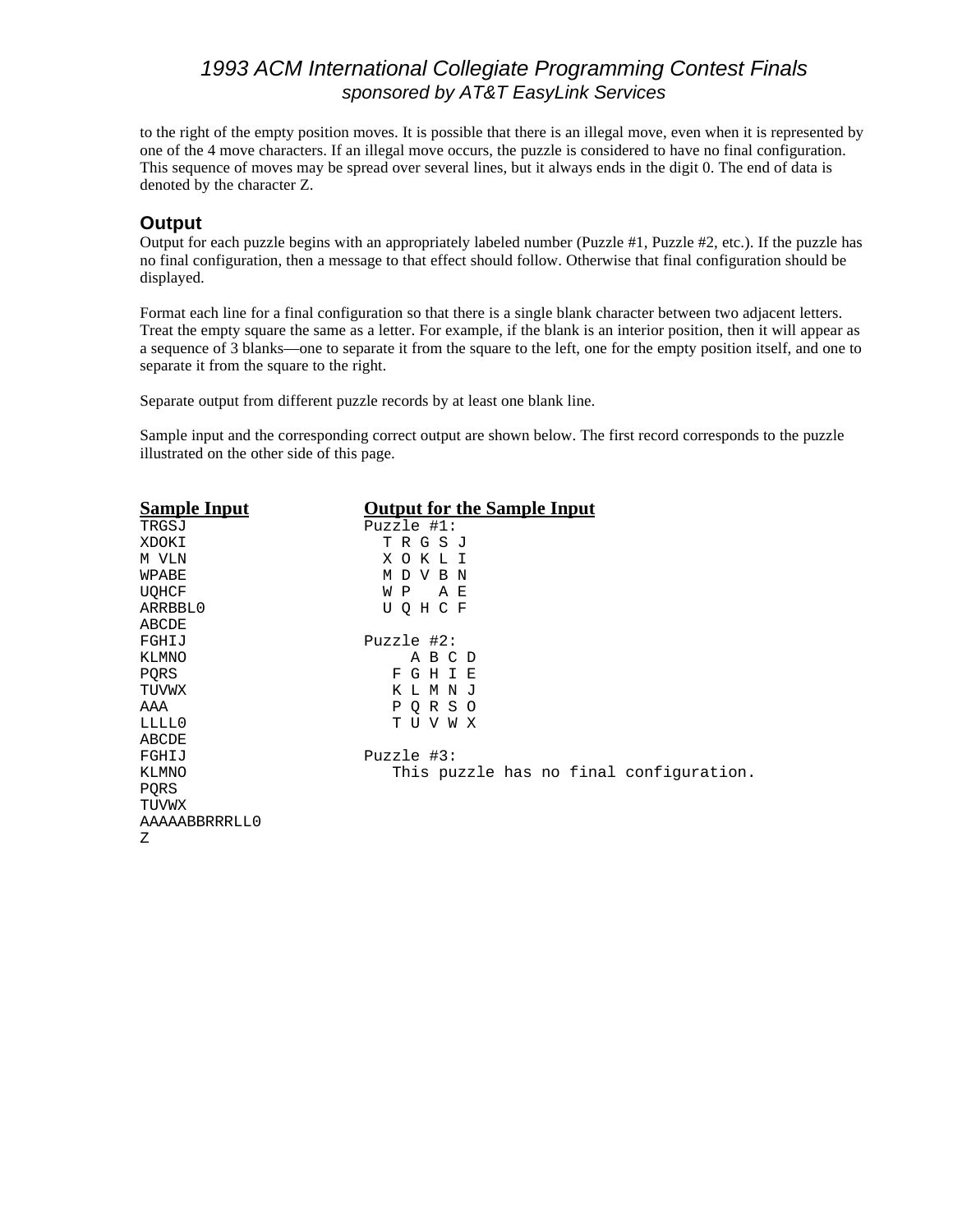# Problem G Resource Allocation

A software development firm is willing to hire new programmers and to spend more money for hardware and software systems in order to increase productivity in its programming divisions. For lack of a better idea, management has defined increased productivity for a division as "incremental lines of code" that the division produces. The company needs a resource allocation model to determine how the money and new programmers should be divided among the divisions in order to maximize the total productivity increase.

Each programming division is limited in how effectively it can utilize any new resources. For example, one particular division will be able to use 0, 3, 5, or 6 new programmers effectively. (The personnel organization within that division prevents it from being able to use 1, 2, 4, 7 or more new programmers.) This gives 4 options for allocating new programmers to that division. There are only 3 different options for allocation of additional money to that division. Therefore, there are 12 possible allocation scenarios in this example. For each scenario, the company has estimated the incremental lines of code that would be produced by that division.

You must write a program that recommends a precise allocation of resources among the divisions. For each division, your program must determine how many new programmers and how much money should be allocated. Allocation of new programmers and money must be made to maximize the total productivity increase—the sum of incremental lines of code over all divisions. The total number of programmers allocated cannot exceed the total number of programmers that the company is willing to hire. The total amount of money cannot exceed the total amount budgeted for the entire company. In the case where there are multiple optimal solutions, your program may recommend any one of them.

#### **Input**

Input for your program consists of several allocation problems. All input data are non-negative integers. The first 3 lines of input for each problem consists of:

- *d* number of programming divisions  $(0 < d \cdot 20$  except when *d* is the end-of-file sentinel)
- *p* total number of new programmers
- *b* total amount of money budgeted for new computing resources

Following those 3 lines are input records for each programming division. The first record is for division #1, the second for division #2, etc. Each division record is organized as follows:

| n                              | number of new programmer options $(0 \cdot n \cdot 10)$                                        |
|--------------------------------|------------------------------------------------------------------------------------------------|
| $x_1 x_2 \ldots x_n$           | list of new programmer options (numbers are separated by blanks)                               |
| $\boldsymbol{k}$               | number of new budget options $(0 \cdot k \cdot 10)$                                            |
| $b_1 b_2 \ldots b_k$           | cost of each new budget option (separated by blanks)                                           |
| $n \infty$ k table of integers | the $(i, j)$ table entry is the incremental lines of code produced for allocation of $x_i$ new |
|                                | programmers and $b_i$ additional budget                                                        |

It is possible to allocate 0 new programmers to any division and \$0 for new hardware and software—resulting in no increase in productivity for that division. This "null" allocation will be explicitly shown.

Each allocation problem begins on a new line. The end of input is signified by an allocation "problem" with 0 divisions. No input lines follow that line.

### **Output**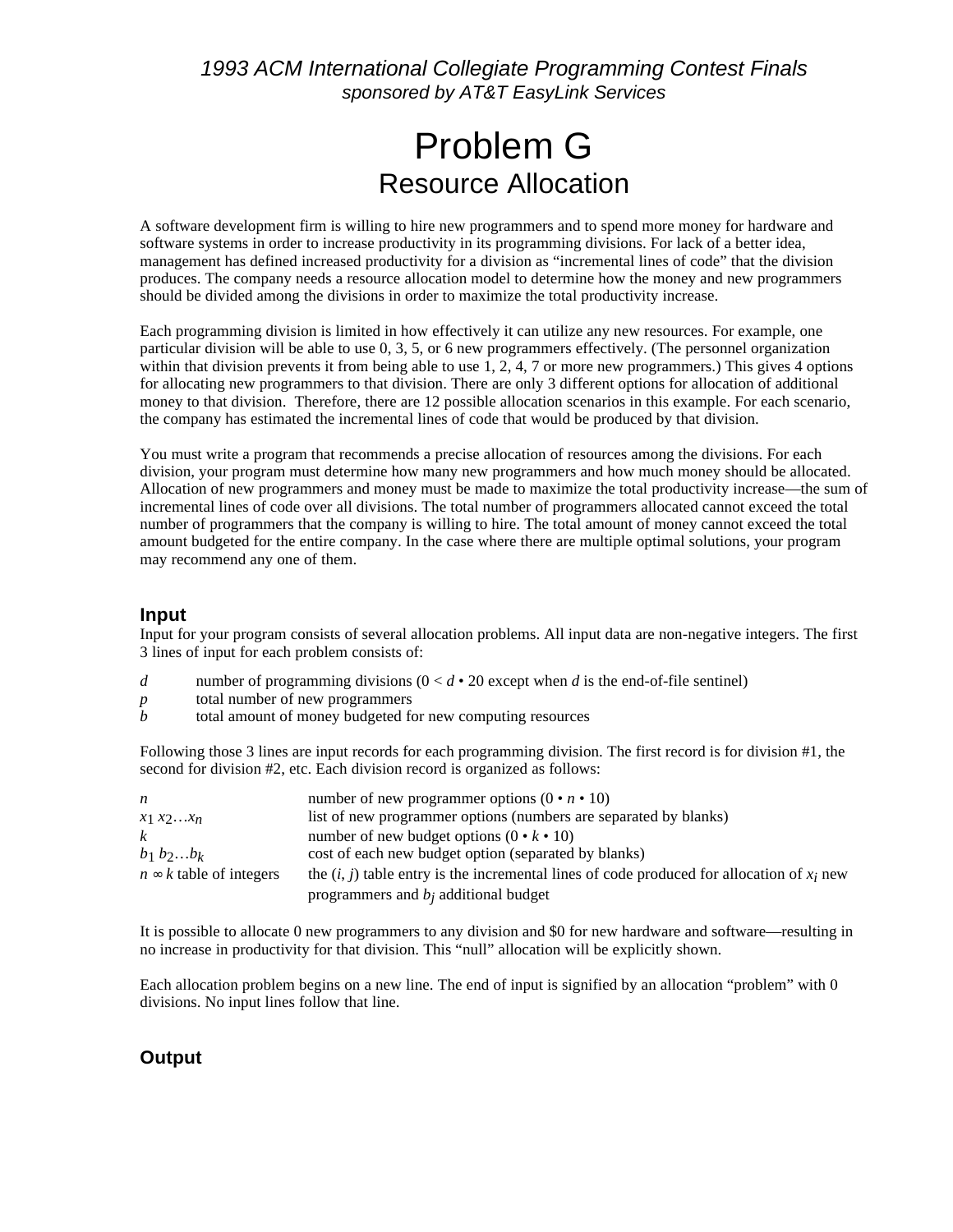Output for each problem begins with a line identifying the problem that is solved (problem #1, problem #2, etc.). This is followed by a blank line then 3 lines that tell the total amount of money to be spent, the total number of new programmer to be hired, and the total anticipated new productivity for an optimal resource allocation.

Output for each division comes next. The first line identifies the division by number. The remaining 3 lines indicate the division's budget, the number of new programmers for the division, and the expected incremental lines of code to be produced. One blank line appears between output for successive divisions. Two blank lines appear between output for successive problems. The exact formatting of the output is not critical, but all output must be easy to read and well-identified.

A sample input file which contains one complete allocation problem is shown below. In this problem, there are 3 programming divisions. The company is willing to hire up to 10 new programmers and spend up to \$90,000 on new computing resources. For division #1, the expenditure of \$50,000 on new computing resources and allocation of 6 new programmers would result in the production of 40,000 incremental lines of code.

| <b>Sample Input</b><br><b>Output for the Sample Input</b><br>$\overline{3}$<br>Optimal resource allocation problem #1<br>10<br>90000<br>Total budget: \$80000<br>4<br>Total new programmers: 6<br>0256<br>Total productivity increase: 210000<br>4<br>0 20000 50000 70000<br>Division #1 resource allocation:<br>10000<br>20000<br>Budget:<br>0<br>50000<br>\$0<br>20000<br>60000<br>10000<br>40000<br>Programmers: 2<br>20000<br>10000<br>30000<br>40000<br>Incremental lines of code: 60000<br>30000 10000<br>40000<br>30000<br>5<br>Division #2 resource allocation:<br>1 3 4 8<br>0<br>Budget: \$40000<br>3<br>Programmers: 4<br>0 40000 80000<br>Incremental lines of code: 90000<br>50000<br>30000<br>$\Omega$<br>50000<br>40000<br>60000<br>Division #3 resource allocation:<br>20000 30000<br>50000<br>Budget:<br>\$40000<br>80000<br>90000 50000<br>Programmers: 0<br>30000<br>40000<br>70000<br>Incremental lines of code: 60000<br>3<br>$\mathbf 0$<br>$4\quad 6$<br>5<br>0<br>50000<br>30000 40000<br>50000<br>$\Omega$<br>30000 50000 60000<br>30000 |  |
|-------------------------------------------------------------------------------------------------------------------------------------------------------------------------------------------------------------------------------------------------------------------------------------------------------------------------------------------------------------------------------------------------------------------------------------------------------------------------------------------------------------------------------------------------------------------------------------------------------------------------------------------------------------------------------------------------------------------------------------------------------------------------------------------------------------------------------------------------------------------------------------------------------------------------------------------------------------------------------------------------------------------------------------------------------------------|--|
|                                                                                                                                                                                                                                                                                                                                                                                                                                                                                                                                                                                                                                                                                                                                                                                                                                                                                                                                                                                                                                                                   |  |
|                                                                                                                                                                                                                                                                                                                                                                                                                                                                                                                                                                                                                                                                                                                                                                                                                                                                                                                                                                                                                                                                   |  |
|                                                                                                                                                                                                                                                                                                                                                                                                                                                                                                                                                                                                                                                                                                                                                                                                                                                                                                                                                                                                                                                                   |  |
|                                                                                                                                                                                                                                                                                                                                                                                                                                                                                                                                                                                                                                                                                                                                                                                                                                                                                                                                                                                                                                                                   |  |
|                                                                                                                                                                                                                                                                                                                                                                                                                                                                                                                                                                                                                                                                                                                                                                                                                                                                                                                                                                                                                                                                   |  |
|                                                                                                                                                                                                                                                                                                                                                                                                                                                                                                                                                                                                                                                                                                                                                                                                                                                                                                                                                                                                                                                                   |  |
|                                                                                                                                                                                                                                                                                                                                                                                                                                                                                                                                                                                                                                                                                                                                                                                                                                                                                                                                                                                                                                                                   |  |
|                                                                                                                                                                                                                                                                                                                                                                                                                                                                                                                                                                                                                                                                                                                                                                                                                                                                                                                                                                                                                                                                   |  |
|                                                                                                                                                                                                                                                                                                                                                                                                                                                                                                                                                                                                                                                                                                                                                                                                                                                                                                                                                                                                                                                                   |  |
|                                                                                                                                                                                                                                                                                                                                                                                                                                                                                                                                                                                                                                                                                                                                                                                                                                                                                                                                                                                                                                                                   |  |
|                                                                                                                                                                                                                                                                                                                                                                                                                                                                                                                                                                                                                                                                                                                                                                                                                                                                                                                                                                                                                                                                   |  |
|                                                                                                                                                                                                                                                                                                                                                                                                                                                                                                                                                                                                                                                                                                                                                                                                                                                                                                                                                                                                                                                                   |  |
|                                                                                                                                                                                                                                                                                                                                                                                                                                                                                                                                                                                                                                                                                                                                                                                                                                                                                                                                                                                                                                                                   |  |
|                                                                                                                                                                                                                                                                                                                                                                                                                                                                                                                                                                                                                                                                                                                                                                                                                                                                                                                                                                                                                                                                   |  |
|                                                                                                                                                                                                                                                                                                                                                                                                                                                                                                                                                                                                                                                                                                                                                                                                                                                                                                                                                                                                                                                                   |  |
|                                                                                                                                                                                                                                                                                                                                                                                                                                                                                                                                                                                                                                                                                                                                                                                                                                                                                                                                                                                                                                                                   |  |
|                                                                                                                                                                                                                                                                                                                                                                                                                                                                                                                                                                                                                                                                                                                                                                                                                                                                                                                                                                                                                                                                   |  |
|                                                                                                                                                                                                                                                                                                                                                                                                                                                                                                                                                                                                                                                                                                                                                                                                                                                                                                                                                                                                                                                                   |  |
|                                                                                                                                                                                                                                                                                                                                                                                                                                                                                                                                                                                                                                                                                                                                                                                                                                                                                                                                                                                                                                                                   |  |
|                                                                                                                                                                                                                                                                                                                                                                                                                                                                                                                                                                                                                                                                                                                                                                                                                                                                                                                                                                                                                                                                   |  |
|                                                                                                                                                                                                                                                                                                                                                                                                                                                                                                                                                                                                                                                                                                                                                                                                                                                                                                                                                                                                                                                                   |  |
|                                                                                                                                                                                                                                                                                                                                                                                                                                                                                                                                                                                                                                                                                                                                                                                                                                                                                                                                                                                                                                                                   |  |
|                                                                                                                                                                                                                                                                                                                                                                                                                                                                                                                                                                                                                                                                                                                                                                                                                                                                                                                                                                                                                                                                   |  |
|                                                                                                                                                                                                                                                                                                                                                                                                                                                                                                                                                                                                                                                                                                                                                                                                                                                                                                                                                                                                                                                                   |  |
| 20000 30000 40000 50000<br>10000                                                                                                                                                                                                                                                                                                                                                                                                                                                                                                                                                                                                                                                                                                                                                                                                                                                                                                                                                                                                                                  |  |
| 20000<br>30000<br>50000<br>60000<br>40000                                                                                                                                                                                                                                                                                                                                                                                                                                                                                                                                                                                                                                                                                                                                                                                                                                                                                                                                                                                                                         |  |
| 0                                                                                                                                                                                                                                                                                                                                                                                                                                                                                                                                                                                                                                                                                                                                                                                                                                                                                                                                                                                                                                                                 |  |